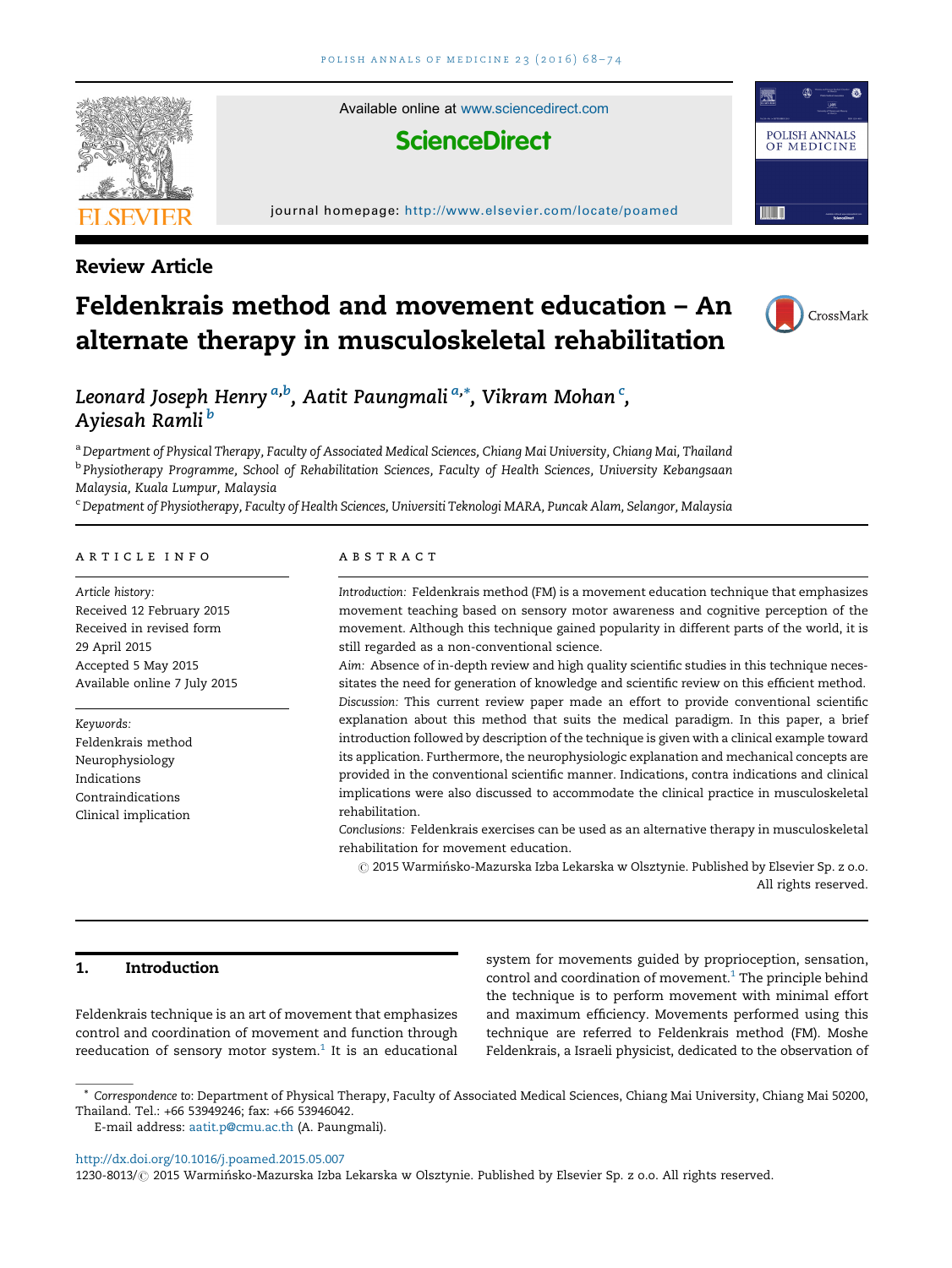movements in the perspective of biomechanics and neurophysiology developed FM.[2](#page-5-0) Through his knowledge in physics and as a judo martial artist, he hypothecated the mechanics of movement in environments similar to the principle of systems theory and the neurophysiological adaptation similar to the concept of cybernetics. Feldenkrais regarded cybernetics as a control theory that has automatic control and communication system between the nervous system, brain and musculoskeletal system toward execution of movements. He viewed that the human motor pattern is self-organized and guided as per the dynamical system determined by cognitive, psychological and physical state of an individual in the environment.<sup>3</sup> Therefore, FM reminds the body and mind about the body parts that are not integrated or dysfunctional during their functional movements or habitual actions. Thus, in FM, individuals are made to explore their own body parts, its control and coordination through guided and structured movements. Through FM, individuals become aware of the finer differences in the movement patterns through explorative learning of their movements through sensory motor system.

In the FM, the instructor who teaches the technique is referred to as a practitioner or a teacher. The individual who will learn the technique is referred to as client or student. As it is an art or an educational system to learn mastery of movements, it carefully avoided the usage of the terms clinicians and patients. The aim of the technique is to provide an individualized feeling and experience of movements. In this process, the client or student will be allowed to explore the movement patterns through finer movements, smaller movements, movement variations and sequences, breathing variations, body contact, movement effort, etc. and how these affect their own movement performance. Thus, the student gains supremacy in regulating and correcting their own wrong movement patterns as an explorative learning process. Hence, the role of a teacher in FM is to create an atmosphere for the student to learn to move through less resistance and more efficiency. In other words, one would say that FM is an art rather than a treatment technique. It is for the same fact that FM is seen as a non-conventional science as a conventional scientific epistemology weakly exists.<sup>[4](#page-5-0)</sup> However, with more research emerging that is exploring the benefits of FM, there appears to be a surge of interest among the medical community for this artistic movement technique.

## 2. Aim

The main aim of this review is to highlight a scientific paradigm for FM, present the details of techniques, and explore neurophysiologic principles, mechanism of action and its application to the field of rehabilitation.

#### 3. Discussion

#### 3.1. Feldenkrais technique

The conception of practice in FM is to enhance the attention and awareness of individuals about their movements.<sup>5</sup> In order to achieve this, two basic techniques of movement sessions were usually performed in FM. Feldenkrais coined the term for the first technique as ''awareness through movements'' (ATM) and the second technique as ''functional integration" (FI). $1$  Both of these two techniques were usually taught in supine lying initially to eliminate gravity and for better proprioceptive awareness for the students. Subsequently, the movements are performed either in sitting or standing and progressed to functional movements once the student masters the self-exploration of the movement. Each movement class lessons would take about 30–45 min generally. Fundamentally, the student would perform a basic movement and self-explore to learn changes and variations in the movements with relation to the other side, other body parts and to that of the environment. Feldenkrais believed that this way of movement learning might eliminate extra unnecessary effort and ineffectual movement patterns.<sup>[2](#page-5-0)</sup>

The ATM technique comprised a series of structured movement lessons. The movement class was usually performed in larger groups of clients. In the beginning of the classes, the students or clients would do small, gentle, simple movements based on developmental motor patterns.<sup>[6](#page-5-0)</sup> In later sessions, these developmental movements would be integrat-ed to movements resembling everyday functional activities.<sup>[6](#page-5-0)</sup> In fact, during all the movement lessons the students would be prompted and made to self-explore the joint, muscle and postural relationships to gravity and environment.[6](#page-5-0) In order to achieve this, the Feldenkrais instructor or practitioner would lead the students using verbal instructions to a series of movement sequences intended to improve body aware-ness and organization of movements.<sup>[7,8](#page-5-0)</sup> All the students would perform the movements as per the instructions of the practitioner. The students would be required to do the movements at their own pace and own style. Furthermore, they would be instructed to do the movements as much as itis comfortable, easy and smooth for them. On many occasions, the students were called upon to witness the movement patterns among themselves. During such a session, either the students or the instructor did not give any specific comments to the individual who was performing the movement. Neither would they attempt to correct any wrong movements nor would they demonstrate a right movement to the individual.

Hence, one should not anticipate any active feedback from the practitioner toward correcting movements during a Feldenkrais movement class. In reality, this lack of extrinsic feedback was mentioned as an intentional strategy in the FM to stimulate exploratory learning.<sup>7</sup> Nevertheless, the practitioner would ask a series of meaningful questions to the students during the movement classes to facilitate movement perception and kinesthetic awareness [\(Appendix](#page-4-0) 1). The purpose of these questions were to arouse the thought process among the students on proprioceptive alertness, temporalspatial consciousness of body-movement, sensory motor awakening and mind-body-movement relationship.<sup>7</sup> It was suggested that this cognitive approach facilitates strategies for movement organization and learning.<sup>7,8</sup> Thus, the students would be prompted to discover and learn the best movement pattern which they felt had yielded them a smooth and easy movement. In FM, this cognitive process of stimulation was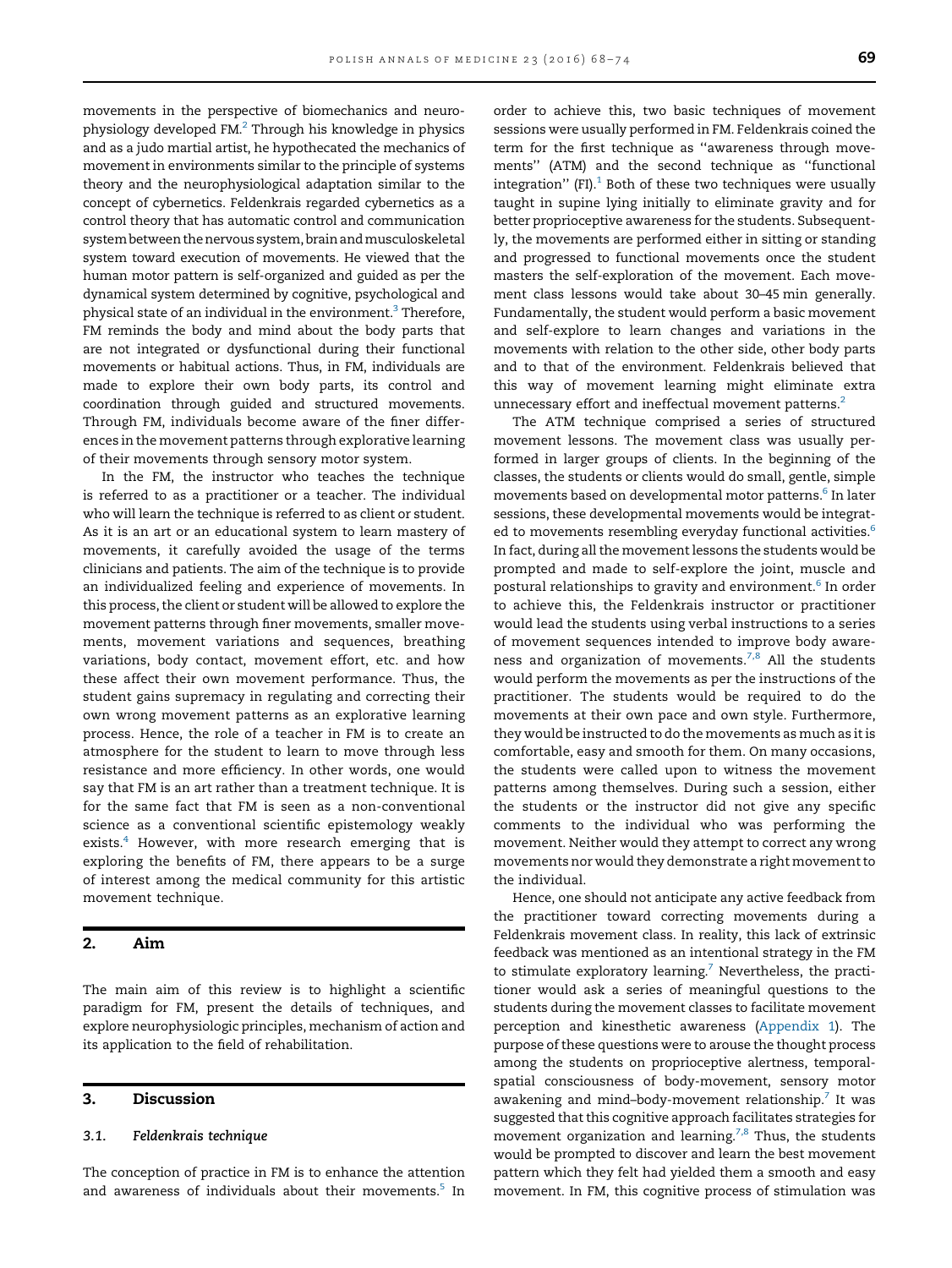referred as ''intrinsic feedback,'' which the students usually would experience.

Taking into account a functional activity such as driving a car, individuals might need to turn their neck to look at the back while reversing the car. In an ATM movement lesson, the student might be asked to perform such a simulated functional movement while the practitioner was observing the movement pattern. Then, instead of initializing the movement from the pelvis or the thorax with a controlled breathing, the client might turn the neck alone to perform that simulated movement. Clinically, it is believed that this uncoordinated movement had accounted for various musculoskeletal ailments and pain syndromes. Feldenkrais practitioner would then make the students aware of this ineffective movement pattern by giving an intrinsic feedback through questions structured on the movement patterns. In this case, the Feldenkrais practitioner would never tell the student to turn back the pelvis and thorax first, before they turn the neck. Instead, the students would be asked to perform a movement lesson whereby the students need to turn back their necks repetitively. The students would be asked to feel how their body moves, which part of the body moves first, the distribution of body weight on buttocks, breathing pattern during movement, etc. Thus, awareness about movement would be delivered first which might help the student to practice the movement eventually identifying an improved movement pattern. A series of movement lessons would be delivered taking into account all body segments and coordinated movement patterns associated with the functional task, in this case, a functional activity turning the neck to reverse the car. Further progression of the movements is achieved by increasing the speed of the task, adding complexity of the movement patterns, reversing the movement patterns, altering the sequence of the movements and incorporating multiple functional activities.<sup>9</sup> In principle, most prescribed movement tasks were meant to reprogram the wrong habitual movement habits among the clients.<sup>[9](#page-5-0)</sup>

The second technique in FM was FI. While ATM is usually done as a group, FI is normally done as individual lessons on a one to one basis. Most of the lessons would be performed in supine lying position and progressed later into different positions such as sitting, standing, etc.<sup>[10](#page-5-0)</sup> FI lessons comprised kinesthetic stimulus to movement patterns generally guided by the practitioner using gentle touch on the client's body to facilitate meaningful movements or movement patterns. The principle of FI was based on the sensory-motor feedback loop created by tactile and kinesthetic stimulus to the movements.<sup>6</sup> However, the practitioner would not forcefully change the movement exhibited by the client, instead, reinforcing and facilitating the movement to happen without burden. This would help the client to realize tension experienced during movements and actuate to perform movement with ease. $^{11}$  $^{11}$  $^{11}$  By practicing this, certain maladaptive movement behavioral traits such as clenching teeth, holding the breath, tensing the muscles, etc. would be eliminated. $11$  Eventually the client would feel more of the skeletal movement integrated with smooth flow of breathing and less of muscular work to cause movements.[10,11](#page-5-0) This was similar to moving with least resistance or moving with ease which provides the basis for the learning of new easier movement patterns.

#### 3.2. Neurophysiologic explanation to FM

Absence of controlled trials and direct evidence on the neurophysiological mechanisms of FM depicted this technique as non-conventional science. However, available evidence from the theories of cognitive science and neurobiology was presented in this section to provide a scientific explanation to FM. The basics of FM was framed as per systems theory and cybernetics. In this context, human body or behavior of joints and/or muscles are regarded as a dynamic system.<sup>12</sup> The movement patterns emerging from this dynamic system were considered as the interaction of the dynamic system with the environment.<sup>12</sup> The interaction of movement with environment was perceived and regulated by sensory motor system referred to as cybernetics. Fundamentally, human brain is developed by a complex integration of sensory and motor neurons called sensory motor system (SMS).<sup>13</sup> The main function of the SMS is to store and process sensory informa-tion to direct motor behaviors.<sup>[13,14](#page-5-0)</sup> Moreover, SMS was suggested to interact with a wide variety of environmental dynamics through neuro-proprioceptive pathways in order to produce the desired movement outcomes.<sup>[15](#page-5-0)</sup> This continuous interaction between human system, movements and the environment was reported to occur through a sensory motor loop[.16](#page-5-0) It might be said that this sensory motor loop facilitates the cognizance of the human system about the different movement interactions with the environment which is continuously printed as proprioceptive maps in the SMS. Any learning of new movements would be added incrementally into this SMS. Thus a cognitive map of movements is created and categorized based on motor proprioceptive prints from which movement patterns are generated.<sup>[12,15](#page-5-0)</sup> Detailed explanation about this process of motor system categorization and pattern creation are well discussed in neurobiology and developmental psychology literatures.<sup>[12](#page-5-0)</sup>

In FM, when the client was made to self-explore stress and easiness in the movement pattern, differentiable meaningful motor patterns were believed to be generated and perceived by the SMS. Evidence from motor control theories suggested that these meaningful motor patterns were transformed into new motor behavior[.17,18](#page-5-0) Hence, the client would be able to differentiate excessive strenuous movements and learn to pursue movements with less resistance. Furthermore, studies had already proven that learning novel motor skills was accompanied by functional reorganization of motor system including the primary motor cortex. $19-21$  Neurophysiologic evidence also stated that such coordinated repetitive synchronized movements were capable of inducing anatomical and physiological neural plasticity at somatosensory cortex in response to this new motor experience.<sup>22-24</sup> Furthermore, functional magnetic resonance imaging of the brain suggested that such neuronal plasticity occurred in primary motor cortex after three weeks of movement training.<sup>[25](#page-5-0)</sup> Therefore, based on the concept of neurobehavioral training, it might be postulated that skill based movement training in FM was related with improved cortical sensitivity and efficient movement behavior.[26](#page-5-0) Similarly, the explorative learning strategy in FM could be involved in the perception, correlation, integration and coordination of the best movement pattern for the client. In this case, it was mentioned that the brain would be able to make fine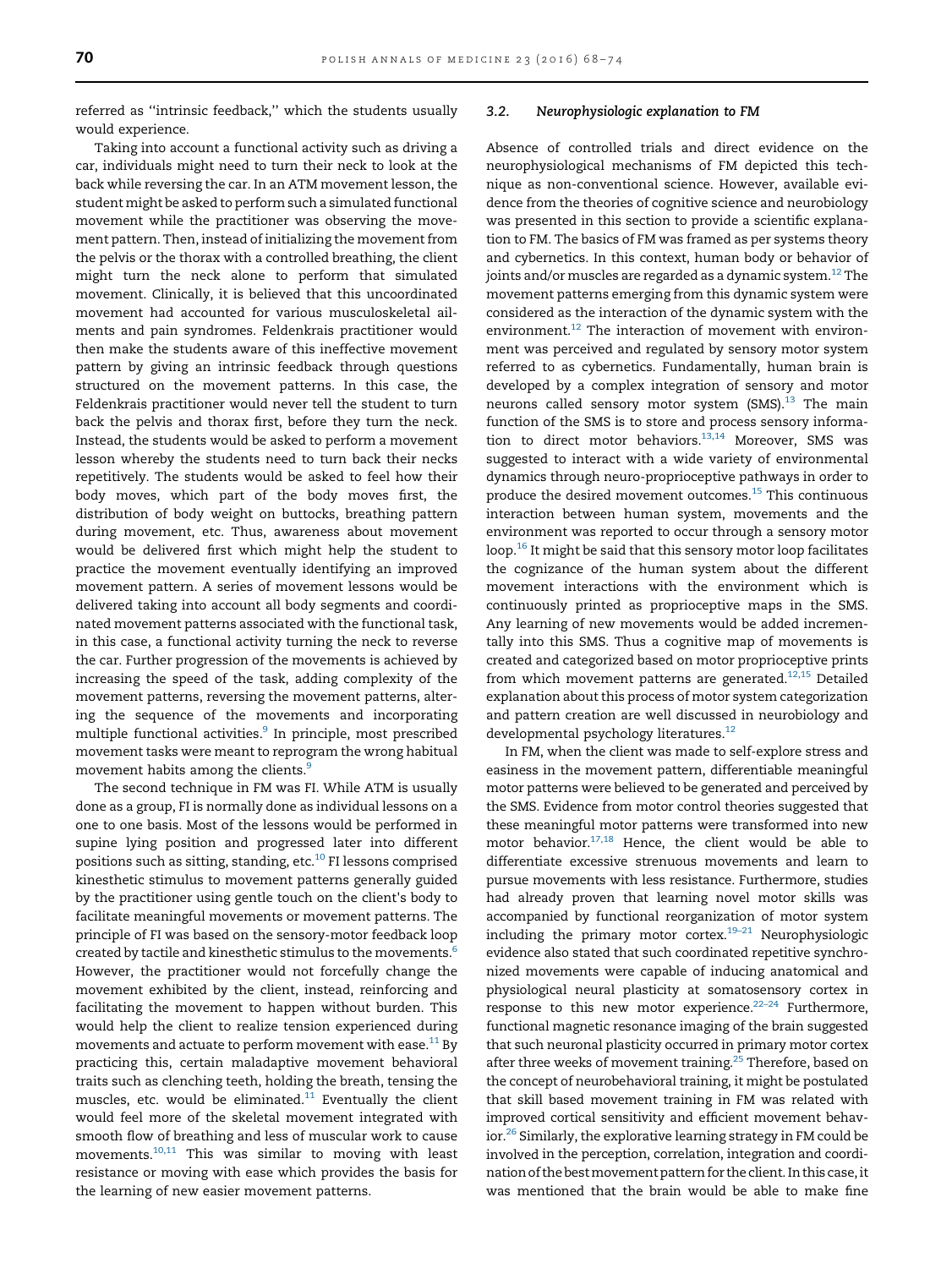sensory-motor discrimination to improve neuromuscular organization. Thus it was suggested that after FM training, the client was skilled to generate an efficient movement by learning to include previously unconsidered body parts into new whole body movement patterns. $27,28$  In summary, the above information provided a rational explanation toward a conventional knowledge in FM. For further interest and detailed knowledge, readers are recommended to read literature pertaining to the theory of neurophysiology, theory of evolution, developmental psychology and behavioral science.

## 3.3. Mechanical concept of FM

FM is an educational technique to improvise movements by enhancing awareness of the movements and motor control. $29$ In other words, this technique is about moving the body with maximal efficiency but with minimal exertion.<sup>[30](#page-5-0)</sup> Alternately, this concept emphasis moving the body with minimal resistance whereby the body needs to work less metabolical- $\rm{ly.}^{31}$  Thus, energy is preserved which results in the movement becoming efficient incorporated with coordination, strength, dexterity and fastened reaction time. $30$  In such a case, the movement could be well controlled along with the intensity, speed, rhythm and intonation of the movement.<sup>6</sup> In the FM, clients would indulge their mind and body into a single entity toward movement performance, and not view them separately. This approach of single body–mind-soul unity during movement patterns helps to identify inefficient movement patterns from their everyday activities and enables them to convert these into efficient functional patterns. By becoming more aware of one's own kinesthetic sense, FM creates flexible minds rather than flexible bodies. $1$ 

The mechanical concepts of FM is closely applicable to the musculoskeletal system, which has 90% connectivity with the nervous system.[32](#page-5-0) The central nervous system was indicated to regulate movements through its control on the skeletal system, muscles and fascia. $33$  In FM, it was believed that movement should be ideally initiated and limited through the skeleton and not with the muscular interference. $34$  Thus, when the movement is initiated with skeletal effort, it occur with least effort. However, it is viewed to occur with maximal work and tension if the movement is initiated with skeleton along with the muscular interference. Therefore, the important mechanical concept of Feldenkrais movement class would be to improve awareness to the body on reducing the unnecessary effort adapted during execution of movement. Several neuromotor educational strategies such as repetition of movement, alterations of speed and sequence of movement, incorporation of breathing, etc. would be used during the session ([Appendix](#page-4-0) 2). [Appendix](#page-4-0) 3, shows the basic mechanical concepts encouraged among the clients to perceive movement awareness in the movement classes.<sup>6</sup> [Appendix](#page-5-0) 4, indicates the usual expression by the clients toward movement awareness after they had undergone Feldenkrais session.

In a rehabilitation setting, an individual with neck pain who is presented with a habitual forward neck posture would be a good example. In terms of application of the mechanical concept of FM, the forward neck posture displayed by the individual might put the movements under undue stress accompanied by movement limitation around neck joints. In this scenario, muscles were said to working excessively to hold the posture of the neck as the skeleton was not able to hold up and support the neck. This might result in muscle imbalances, strenuous movements with heaviness and minimal efficiency contributing to painful syndromes. $10$  In this case, the FM class provides an opportunity for the client to be aware of the movement dysfunction in the neck. Thus, during a movement class, the client would be encouraged to feel subconsciously the disassociation of movements at the cervical and thoracic junction and the associated compensation that occurs with the muscular system. Further sessions of movement classes would guide the client to become kinesthetically aware of the lighter movement patterns associated with right posture. Successive sessions would be focused on reprogramming the movement organization at SMS and thereby, helping the student to learn to move efficiently with minimal effort. Thus, it was mentioned that FM differs from other exercises as it is more on exploring the movement quality rather than working on the quantity of movement.<sup>[3,35](#page-5-0)</sup>

#### 3.4. Indications and contraindications to FM

FM has never been applied for the diagnosis of any disease and not as treatment of any illness. $1$  Therefore, the intention is to teach movement awareness and to improve the quality of movements. By doing so, one might say that it would help to resolve problems associated with movement dysfunctions. Literature suggests the application of this technique for movement disorders related to orthopedic, neurological, psychosomatic and anxiety disorders, for example eating disorders.<sup>1,6,34</sup> The benefits of FM method were also attributed to specific populations such as professional players, athletes, musicians, dancers, martial artists, etc. $1$  In this case, it might be said that the goal of the FM is to enhance movement patterns and improve movement functions. Another population which was shown to benefit from FM was patients with chronic pain. The goal of this technique in chronic pain is to teach the patients to be aware of their movement pattern and to perform their movement with ease. Evidence was available over the benefits of FM on pain management which includes improved range of motion, muscle activity, enhanced breathing pattern and positive results in functional mobility and quality of life.[36](#page-6-0) It is the author's opinion that FM might be very helpful for patients with respiratory disorders as a high emphasis is placed on breathing techniques in the movement training sessions. $37$ Studies that had reported on reduced exertion levels, improved relaxation and sense of well being might suggest that this movement technique would be appropriate for anyone who seeks a healthy life mentally and physically.<sup>[38](#page-6-0)-40</sup>

As per the evidence from the past studies, there was no accounted contraindications for  $FM<sup>1</sup>$  $FM<sup>1</sup>$  $FM<sup>1</sup>$  However, it was recommended to stop the movement sessions if the client had complained of any pain or swelling in any of the affected joint. Presence of any ongoing inflammation might be considered in such cases for which appropriate medical intervention should be sought. Furthermore in such cases, working on the unaffected joints or movements was suggested as an alternative option. $6$  As FM involves teaching of movement awareness, it might take time for our motor patterns to change and adapt to the new movement patterns. Therefore, it might not be the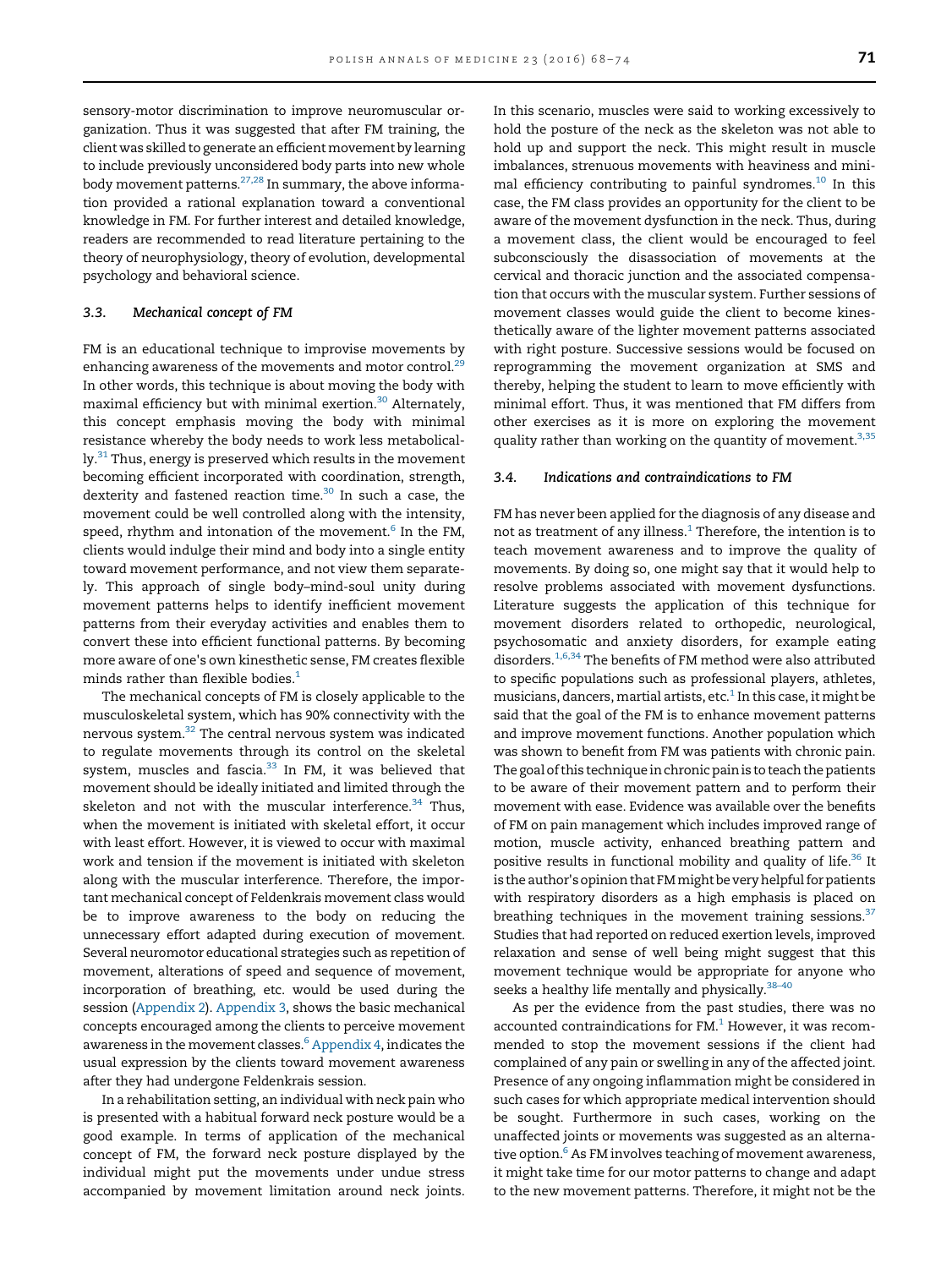<span id="page-4-0"></span>best choice of movement training strategy for someone who expects a faster recovery.<sup>[6](#page-5-0)</sup>

#### 3.5. Implications to clinical practice in rehabilitation

Movement patterns, coordination and control were always considered as an integral part of clients' health in medical and allied health practice. Faulty movement patterns and compensations were noticed in most of the painful conditions. Thus, evaluation and management of the motor patterns, movement compensation and movement control are seen as critical management objectives to prevent or to address problems related to joints, tendons, muscles, etc. In routine practice, mobility and motion are always regarded in terms of strength, endurance, power, agility, etc. However, understanding the concept of FM provides clinicians an opportunity to see the psychosomatic aspects of movement creation. Application of this technique and training might address the movement origin and creation in the central nervous system. Clinicians might also get accessibility to gain control of the sensory motor, neuro-developmental and behavioral aspects of movement system of the client to improve the quality of the movement. If the quality of the movement was a contributing factor for the suffering encountered by the individual, then, FM might be an effective therapy that complements the routine medical practice. Moreover talking about the holistic approach in health practice, the inter-relationship between mind and body in any suffering cannot be ignored. It should be noted that the basics of FM appeared to be one of the techniques that integrates mind and body through movement lessons in order to develop sense of holistic well being.

Perhaps, awareness of the movement should be started first before conditioning of the movement and training of the movement as the latter are widely used in rehabilitative settings. One possible direction is to start to practice and develop patterns of clinical reasoning toward movement awareness experienced by the people with mobility limitation disorders. In addition, it is worthwhile to explore movement awareness, various movement errors and unhealthy habitual movement compensations adopted by individuals with chronic pain or movement dysfunctions. The result could be beneficial to all who seek rehabilitation services. In the current health paradigm, with a large focus of research investigating how cognitive processes are related to physical health outcome, one cannot deny the fact that the interrelationship between mind and body has gained wider acceptance in medical practice. $41$  One could ask the question, where, what and how does FM play a part in this holistic health care practice? At this point, it must be emphasized that the available scientific evidence and proportion of research on FM remain limited. In future, well designed scientific studies and controlled trials are warranted to add strength to this beneficial technique.

## 4. Conclusions

FM is a movement education technique embedded with artistic creation to improve quality of movement, function and performance of the client. Theories and working principles to support this artistic maneuver are gaining awareness and popularity. In conclusion, FM is a method of movement education which has potential positive effects in the rehabilitation of musculoskeletal conditions.

## Funding

No funds were received in support of this work.

## Conflict of interest

None declared.

## Appendix 1. Questions to cue explorative/intrinsic learning during movement lesson – ''Bending the knee in supine lying''.

- 1. What do the students feel about their body in terms of its contact to the floor?
- 2. Where do they feel maximum contact? Which part of the body is not in contact to the floor?
- 3. Are you able to breathe clearly as you try to think of which part of your body is in contact with the floor?
- 4. Which part of the body you feel to move first? Did you notice hip to move first or ankle to move first?
- 5. Any differences between two sides of the body as you bend your knee on both sides?
- 6. Did both sides of the body have equal contact with the floor as you bend your knees?
- 7. Were you able to breathe freely as you bend your knee? What difference did you notice in your breathing when you bend your knees? What is their relationship?

## Appendix 2. Motor educational strategies to progress and organize movement patterns.

- 1. Repeating the movement pattern.
- 2. Visualizing the movement pattern.
- 3. Reinforcing, constricting and interrupting movement habits.
- 4. Altering the speed and sequence of the movement patterns.
- 5. Guiding to the focus on awareness of movements rather than doing it as a goal.
- 6. Making best use of the available movement to stimulate proprioceptive sense rather than causing strain by excessive movements.
- 7. Introducing rest and pause in between the movement to prevent fatigue and distraction.

## Appendix 3. Fundamental mechanical concept to emphasize movement awareness.

- 1. Encourage awareness of body parts that moved or did not move during a simple movement.
- 2. Envision body parts involved during a movement in the neural cognitive image of the client.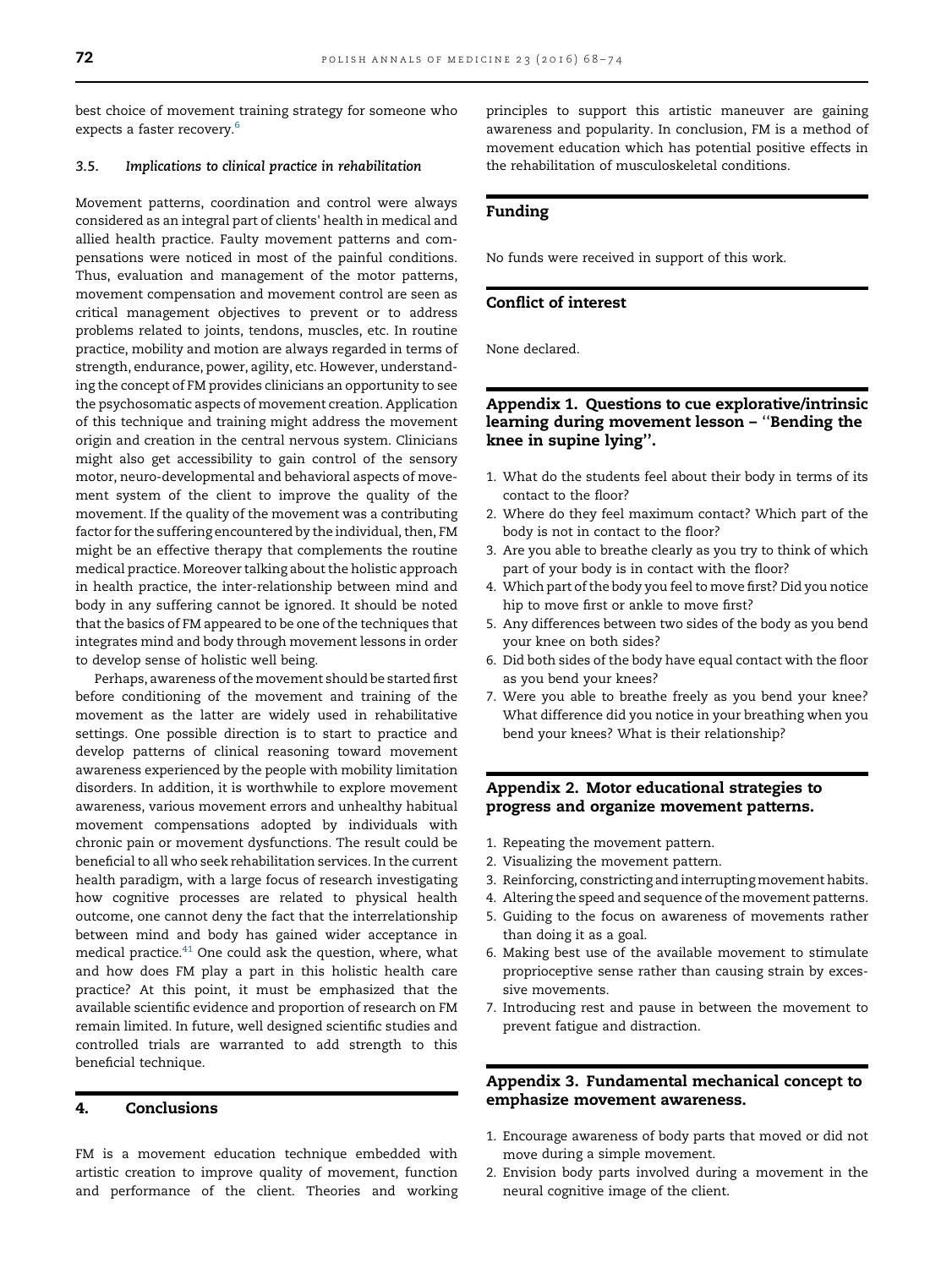- <span id="page-5-0"></span>3. Make the clients to feel and perceive how different body parts coordinate and work during a movement.
- 4. Reflect on the habitual wrong pattern of movements after becoming aware about how the body parts move in any simple movement.
- 5. Provide the feeling to differentiate between movements which was performed with and without tension.
- 6. Enhance the ability of the client to appreciate the easy and hard patterns in daily functional activity through this movement awareness process.
- 7. Synchronize breathing all over during the movement patterns.

## Appendix 4. Client response relevant to movement awareness.

- 1. I feel light.
- 2. I feel my body contact to the floor when I was lying down was more.
- 3. I can feel new areas of my body parts are working together in my movement.
- 4. I feel easy to move.
- 5. I feel more stable.
- 6. I think I am more conscious of the way I move and how movement works.
- 7. I am more aware that I am breathing now.
- 8. I become more aware of my surroundings when I move.

#### r e f e r e n c e s

- 1. Jain S, Janssen K, DeCelle S. [Alexander](http://refhub.elsevier.com/S1230-8013(15)00034-X/sbref0210) technique and [Feldenkrais](http://refhub.elsevier.com/S1230-8013(15)00034-X/sbref0210) method: a critical overview. Phys Med Rehabil Clin N Am. [2004;15\(4\):811](http://refhub.elsevier.com/S1230-8013(15)00034-X/sbref0210)–825.
- 2. Bearman D, Shafarman S. The [Feldenkrais](http://refhub.elsevier.com/S1230-8013(15)00034-X/sbref0215) method in the [treatment](http://refhub.elsevier.com/S1230-8013(15)00034-X/sbref0215) of chronic pain: a study of efficacy and cost [effectiveness.](http://refhub.elsevier.com/S1230-8013(15)00034-X/sbref0215) Am J Pain Manag. 1999;9(1):22–27.
- 3. Connors KA, Galea MP, Said CM. Feldenkrais method balance classes improve balance in older adults: a controlled trial. Evid Based Complem Altern Med. 2011;1–9:. [http://dx.doi.](http://dx.doi.org/10.1093/ecam/nep055) [org/10.1093/ecam/nep055.](http://dx.doi.org/10.1093/ecam/nep055)
- 4. Strauch R. [Epistemology](http://refhub.elsevier.com/S1230-8013(15)00034-X/sbref0225) and the Feldenkrais method. [Feldenkrais](http://refhub.elsevier.com/S1230-8013(15)00034-X/sbref0225) Res J. 2007;4:1–6.
- 5. Hillier S, Porter L, [Jackson](http://refhub.elsevier.com/S1230-8013(15)00034-X/sbref0230) K, Petkov J. The effects of [Feldenkrais](http://refhub.elsevier.com/S1230-8013(15)00034-X/sbref0230) classes on the health and function of an ageing [Australian](http://refhub.elsevier.com/S1230-8013(15)00034-X/sbref0230) sample: a pilot study. Open Rehabil J. 2010;3:62–66.
- 6. Lyttle TSK. The Feldenkrais method: [application,](http://refhub.elsevier.com/S1230-8013(15)00034-X/sbref0235) practice and principles. J Bodyw Mov Ther. [1997;1\(5\):262](http://refhub.elsevier.com/S1230-8013(15)00034-X/sbref0235)–269.
- 7. Ives JC, Shelley GA. The [Feldenkrais](http://refhub.elsevier.com/S1230-8013(15)00034-X/sbref0240) method in [rehabilitation:](http://refhub.elsevier.com/S1230-8013(15)00034-X/sbref0240) a review. Work. 1998;11(1):75–90.
- 8. Stephens J, Davidson J, Derosa J, Kriz M, [Saltzman](http://refhub.elsevier.com/S1230-8013(15)00034-X/sbref0245) N. [Lengthening](http://refhub.elsevier.com/S1230-8013(15)00034-X/sbref0245) the hamstring muscles without stretching using ''awareness through [movement](http://refhub.elsevier.com/S1230-8013(15)00034-X/sbref0245)''. Phys Ther. 2006; [86\(12\):1641](http://refhub.elsevier.com/S1230-8013(15)00034-X/sbref0245)–1650.
- 9. Connors KA, Galea MP, Said CM, Remedios LJ. [Feldenkrais](http://refhub.elsevier.com/S1230-8013(15)00034-X/sbref0250) method balance classes are based on [principles](http://refhub.elsevier.com/S1230-8013(15)00034-X/sbref0250) of motor learning and postural control retraining: a [qualitative](http://refhub.elsevier.com/S1230-8013(15)00034-X/sbref0250) research study. Physiotherapy. [2010;96\(4\):324](http://refhub.elsevier.com/S1230-8013(15)00034-X/sbref0250)–336.
- 10. Wyszynski M. The Feldenkrais method for people with chronic pain. Pain Pract. 2010;20(1). [http://](http://feldenkraisinstitute.com/images/uploads/MWAAPM.pdf) [feldenkraisinstitute.com/images/uploads/MWAAPM.pdf,](http://feldenkraisinstitute.com/images/uploads/MWAAPM.pdf) accessed 16.06.2013.
- 11. Schlinger M. [Feldenkrais](http://refhub.elsevier.com/S1230-8013(15)00034-X/sbref0260) method, Alexander technique, and yoga – body awareness therapy in the [performing](http://refhub.elsevier.com/S1230-8013(15)00034-X/sbref0260) arts. Phys Med Rehabil Clin N Am. [2006;17\(4\):865](http://refhub.elsevier.com/S1230-8013(15)00034-X/sbref0260)–875.
- 12. Pfeifer R, Scheier C. [Sensory-motor](http://refhub.elsevier.com/S1230-8013(15)00034-X/sbref0265) coordination: the [metaphor](http://refhub.elsevier.com/S1230-8013(15)00034-X/sbref0265) and beyond. Robot Autonom Syst. 1997;20(2–4): 157–[178](http://refhub.elsevier.com/S1230-8013(15)00034-X/sbref0265).
- 13. Kaas JH. The [evolution](http://refhub.elsevier.com/S1230-8013(15)00034-X/sbref0270) of the complex sensory and motor systems of the human brain. Brain Res Bull. [2008;75\(2](http://refhub.elsevier.com/S1230-8013(15)00034-X/sbref0270)–4): 384–[390](http://refhub.elsevier.com/S1230-8013(15)00034-X/sbref0270).
- 14. Sober SJ, Sabes PN. Flexible strategies for sensory [integration](http://refhub.elsevier.com/S1230-8013(15)00034-X/sbref0275) during motor planning. Nat Neurosci. [2005;8\(4\):490](http://refhub.elsevier.com/S1230-8013(15)00034-X/sbref0275)–497.
- 15. McAdam RJ. [Continuous](http://refhub.elsevier.com/S1230-8013(15)00034-X/sbref0280) interactive simulation: engaging the human [sensory-motor](http://refhub.elsevier.com/S1230-8013(15)00034-X/sbref0280) system in understanding dynamical systems. Procedia Comp Sci. [2010;1\(1\):1691](http://refhub.elsevier.com/S1230-8013(15)00034-X/sbref0280)–1698.
- 16. Fanselow EE, Connors BW. Navigating a [sensorimotor](http://refhub.elsevier.com/S1230-8013(15)00034-X/sbref0285) loop. Neuron. [2005;45\(3\):329](http://refhub.elsevier.com/S1230-8013(15)00034-X/sbref0285)–330.
- 17. Tani J, Nolfi S. Learning to perceive the world as [articulated:](http://refhub.elsevier.com/S1230-8013(15)00034-X/sbref0290) an approach for hierarchical learning in [sensory-motor](http://refhub.elsevier.com/S1230-8013(15)00034-X/sbref0290) systems. Neural Netw. [1999;12\(7](http://refhub.elsevier.com/S1230-8013(15)00034-X/sbref0290)–8):1131–1141.
- 18. Esparza DY, Larue J. Cognitive–motor [interactions:](http://refhub.elsevier.com/S1230-8013(15)00034-X/sbref0295) the role of motor [representation.](http://refhub.elsevier.com/S1230-8013(15)00034-X/sbref0295) Rev Neurol. 2008;46(4):219–224.
- 19. Karni A, Meyer G, Jezzard P, Adams M, Turner R, [Ungerleider](http://refhub.elsevier.com/S1230-8013(15)00034-X/sbref0300) LG. [Functional](http://refhub.elsevier.com/S1230-8013(15)00034-X/sbref0300) MRI evidence for adult motor cortex plasticity during motor skill learning. Nature. [1995;377\(6545\):155](http://refhub.elsevier.com/S1230-8013(15)00034-X/sbref0300)–158.
- 20. [Pascual-Leone](http://refhub.elsevier.com/S1230-8013(15)00034-X/sbref0305) A, Grafman J, Hallett M. Modulation of cortical motor output maps during [development](http://refhub.elsevier.com/S1230-8013(15)00034-X/sbref0305) of implicit and explicit knowledge. Science. [1994;263\(5151\):1287](http://refhub.elsevier.com/S1230-8013(15)00034-X/sbref0305)–1289.
- 21. [Classen](http://refhub.elsevier.com/S1230-8013(15)00034-X/sbref0310) J, Liepert J, Wise SP, Hallet M, Cohen LG. Rapid plasticity of human cortical movement [representation](http://refhub.elsevier.com/S1230-8013(15)00034-X/sbref0310) induced by practice. J Neurophysiol. [1998;79\(2\):1117](http://refhub.elsevier.com/S1230-8013(15)00034-X/sbref0310)–1123.
- 22. [Schwenkreis](http://refhub.elsevier.com/S1230-8013(15)00034-X/sbref0315) P, Pleger B, Höffken O, Malin JP, Tegenthoff M. Repetitive training of a [synchronised](http://refhub.elsevier.com/S1230-8013(15)00034-X/sbref0315) movement induces [short-term](http://refhub.elsevier.com/S1230-8013(15)00034-X/sbref0315) plastic changes in the human primary [somatosensory](http://refhub.elsevier.com/S1230-8013(15)00034-X/sbref0315) cortex. Neurosci Lett. 2001;312(2):99–102.
- 23. Tyč F, [Boyadjian](http://refhub.elsevier.com/S1230-8013(15)00034-X/sbref0320) A. Plasticity of motor cortex induced by [coordination](http://refhub.elsevier.com/S1230-8013(15)00034-X/sbref0320) and training. Clin Neurophysiol. 2011;122(1): 153–[162](http://refhub.elsevier.com/S1230-8013(15)00034-X/sbref0320).
- 24. Adkins DL, [Boychuk](http://refhub.elsevier.com/S1230-8013(15)00034-X/sbref0325) J, Remple MS, Kleim JA. Motor training induces [experience-speci](http://refhub.elsevier.com/S1230-8013(15)00034-X/sbref0325)fic patterns of plasticity across motor cortex and spinal cord. J Appl Physiol. [2006;101](http://refhub.elsevier.com/S1230-8013(15)00034-X/sbref0325) [\(6\):1776](http://refhub.elsevier.com/S1230-8013(15)00034-X/sbref0325)–1782.
- 25. Karni A, Meyer G, [Rey-Hipolito](http://refhub.elsevier.com/S1230-8013(15)00034-X/sbref0330) C, et al. The acquisition of skilled motor performance: fast and slow [experience-driven](http://refhub.elsevier.com/S1230-8013(15)00034-X/sbref0330) [changes](http://refhub.elsevier.com/S1230-8013(15)00034-X/sbref0330) in primary motor cortex. Proc Natl Acad Sci USA. [1998;95\(3\):861](http://refhub.elsevier.com/S1230-8013(15)00034-X/sbref0330)–868.
- 26. Remple MS, Bruneau RM, [VandenBerg](http://refhub.elsevier.com/S1230-8013(15)00034-X/sbref0335) PM, Goertzen C, Kleim JA. Sensitivity of cortical movement [representations](http://refhub.elsevier.com/S1230-8013(15)00034-X/sbref0335) to motor [experience:](http://refhub.elsevier.com/S1230-8013(15)00034-X/sbref0335) evidence that skill learning but not strength training induces cortical [reorganization.](http://refhub.elsevier.com/S1230-8013(15)00034-X/sbref0335) Behav Brain Res. [2001;123\(2\):133](http://refhub.elsevier.com/S1230-8013(15)00034-X/sbref0335)–141.
- 27. Hopper C, Kolt GS, McConville JC. The effects of [Feldenkrais](http://refhub.elsevier.com/S1230-8013(15)00034-X/sbref0340) awareness through [movement](http://refhub.elsevier.com/S1230-8013(15)00034-X/sbref0340) on hamstring length, flexibility, and [perceived](http://refhub.elsevier.com/S1230-8013(15)00034-X/sbref0340) exertion. J Bodyw Mov Ther. 2000;4 [\(3\):216](http://refhub.elsevier.com/S1230-8013(15)00034-X/sbref0340)–220.
- 28. Kolt GS, McConville JC. The effects of [Feldenkrais](http://refhub.elsevier.com/S1230-8013(15)00034-X/sbref0345) awareness through [movement](http://refhub.elsevier.com/S1230-8013(15)00034-X/sbref0345) program on state anxiety. J Bodyw Mov Ther. [2000;4\(3\):216](http://refhub.elsevier.com/S1230-8013(15)00034-X/sbref0345)–220.
- 29. Posadzki P, Stöckl A, Mucha D. Qi Gong [exercises](http://refhub.elsevier.com/S1230-8013(15)00034-X/sbref0350) and Feldenkrais method from the [perspective](http://refhub.elsevier.com/S1230-8013(15)00034-X/sbref0350) of Gestalt concept and humanistic [psychology.](http://refhub.elsevier.com/S1230-8013(15)00034-X/sbref0350) J Bodyw Mov Ther. 2010;14 [\(3\):227](http://refhub.elsevier.com/S1230-8013(15)00034-X/sbref0350)–233.
- 30. Hannon JC. The physics of [Feldenkrais.](http://refhub.elsevier.com/S1230-8013(15)00034-X/sbref0355) J Bodyw Mov Ther. [2000;4\(1\):27](http://refhub.elsevier.com/S1230-8013(15)00034-X/sbref0355)–30.
- 31. Hannon JC. The physics of [Feldenkrais.](http://refhub.elsevier.com/S1230-8013(15)00034-X/sbref0360) Part 3: stability. J Bodyw Mov Ther. [2000;4\(4\):261](http://refhub.elsevier.com/S1230-8013(15)00034-X/sbref0360)–272.
- 32. Masi AT, [Hannon](http://refhub.elsevier.com/S1230-8013(15)00034-X/sbref0365) JC. Human resting muscle tone (HRMT): narrative [introduction](http://refhub.elsevier.com/S1230-8013(15)00034-X/sbref0365) and modern concepts. J Bodyw Mov Ther. [2008;12\(4\):320](http://refhub.elsevier.com/S1230-8013(15)00034-X/sbref0365)–332.